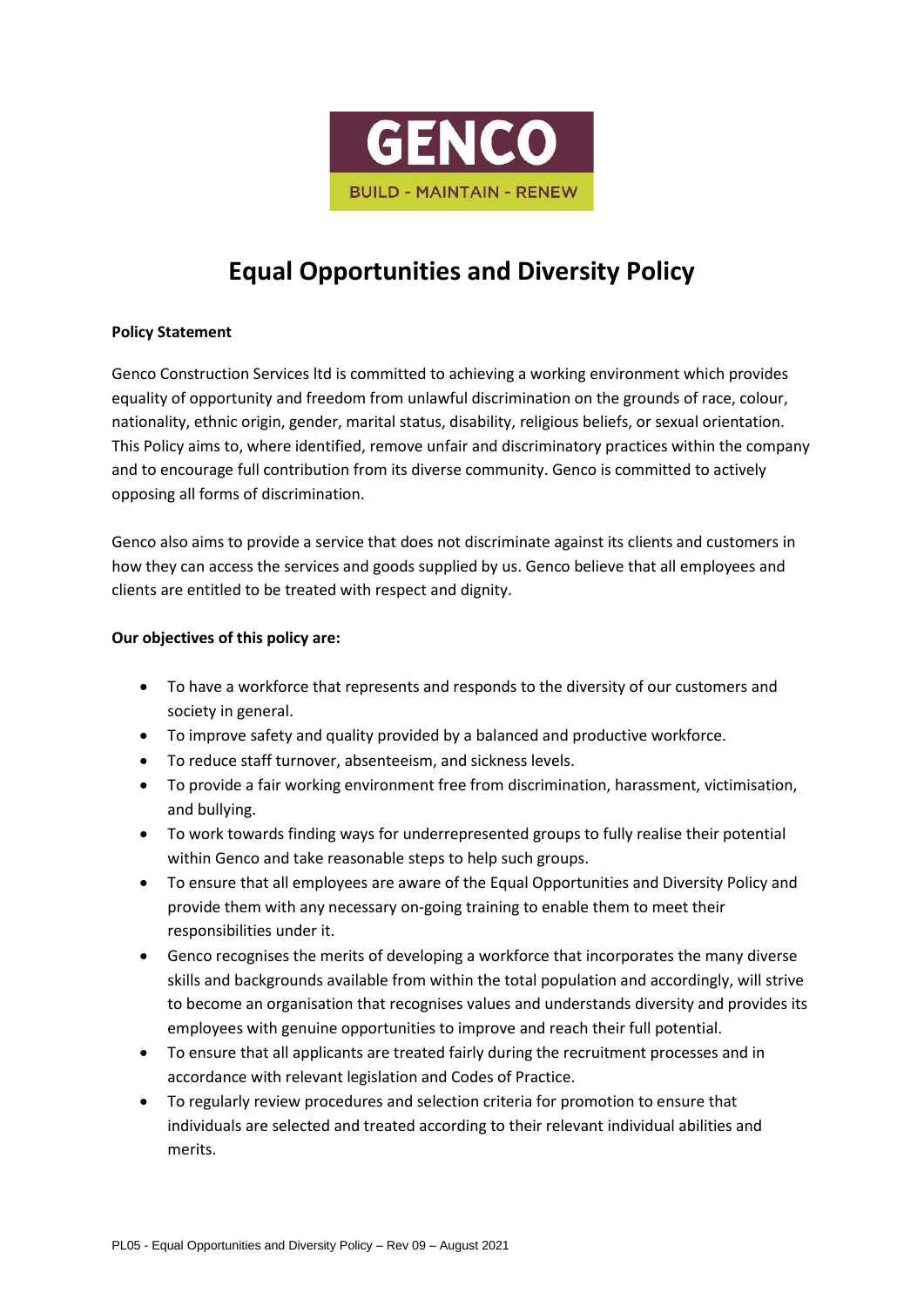## **Designated Officer:**

| Name:                  | Natalie Celik          |
|------------------------|------------------------|
| <b>Position:</b>       | <b>General Manager</b> |
| <b>Contact Number:</b> | 01622 623 000          |

## **Definition of Discrimination**

Discrimination is unequal or differential treatment which leads to one person being treated more or less favourably than others are, or would be, treated in the same or similar circumstances on the grounds of race, colour, nationality, ethnic origin, gender, marital status, disability, religion, age, sexual orientation. Discrimination may be direct or indirect.

## **Direct Discrimination:**

This occurs when a person or a policy intentionally treats a person less favourably than another on the grounds of colour, nationality, ethnic origin, gender, marital status, disability, religion, age, or sexual orientation.

## **Indirect Discrimination:**

This is the application of a policy, criteria or practice to a person which the employer would apply to others but which is such that it is detrimental to a considerably larger proportion of people from the group than the person the employer is applying it to represents e.g. A requirement that all employees must be 6ft tall would indirectly discriminate against employees with an oriental ethnic origin, as they are less likely to be able to fulfil this requirement if that requirement is not justified by the position.

## **Unlawful Reasons for Discrimination**

## **Gender or Marital Status:**

It is not permissible to treat a person less favourably on the grounds of their gender or the fact that they are married. This applies to both men and women. Sexual harassment of men and women can be found to constitute sex discrimination e.g. Asking a woman during an interview if she is planning to have any (more) children constitutes discrimination on the grounds of gender.

## **Age:**

It is not permissible to treat a person less favourably because of their age. This applies to people of all ages. This does not currently apply to the calculation of redundancy payments.

#### **Disability:**

It is not permissible to treat a disabled person less favourably than a non-disabled person. Reasonable adjustments must be made to give the disabled person as much access to the service and ability to be employed, trained, or promoted as a non-disabled person.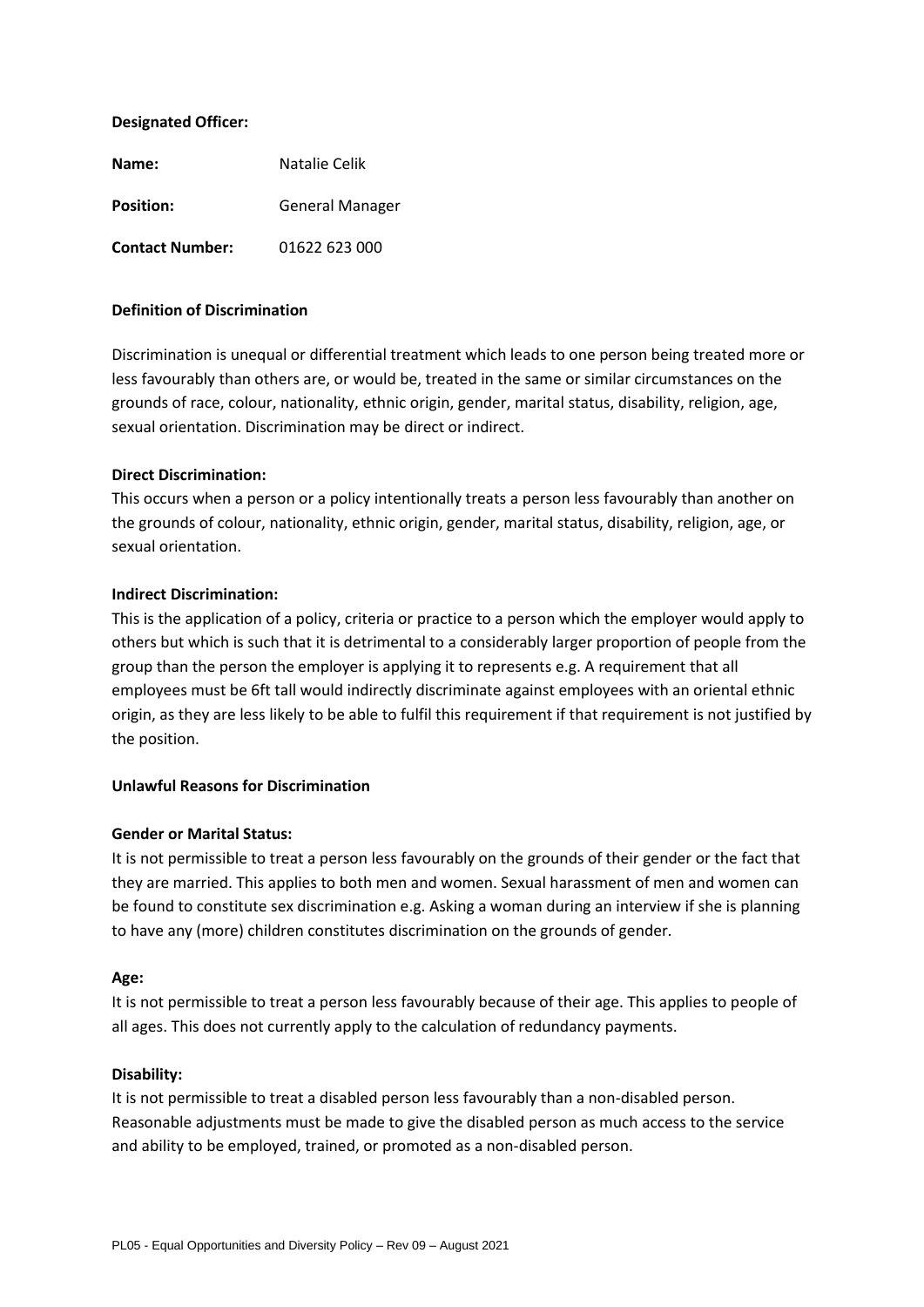# **Race, colour, nationality, and ethnic origins:**

It is not permissible to treat a person less favourably because of their race, the colour of their skin, their nationality, or their ethnic origin.

# **Sexual Orientation:**

It is not permissible to treat a person less favourably because of their sexual orientation. For example, an employer cannot refuse to employ a person because he/she is homosexual, or transsexual.

# **Religion or Belief:**

It is not permissible to treat a person less favourably because of their religious beliefs.

# **Reasonable Adjustments:**

Genco as a company has a duty to make reasonable adjustments to facilitate the employment of a disabled person. These may include:

- Making adjustment to premises.
- Re-allocating some or all the disabled employee's duties.
- Transferring a disabled employee to a role better suited to their disability.
- Relocating a disabled employee to a more suitable office space.
- Giving a disabled employee time off work for medical treatment or rehabilitation.
- Providing training or mentoring for a disabled employee.
- Supply or modifying equipment, instruction, and training manuals for dabbled employees; or
- Any other adjustments that Genco considers reasonable and necessary provided such adjustment are within the financial means of the company.

If an employee has a disability and feels that any such adjustments could be made by Genco they should discuss this with the Designated Officer, Tanya Russell.

# **Responsibility for the Implementation of this Policy**

The co-operation of all employees is essential for the success of this Policy. However, the ultimate responsibility for achieving the objectives of this Policy, and for ensuring compliance with relevant Legislation and Codes of Practice, lies with Genco and its Directors. Senior employees are expected to follow this Policy and ensure that all employees, subcontractors, and agents do the same.

All employees, subcontractors and agents of Genco are required to act in a way that does not subject any other employee or clients to direct or indirect discrimination on the grounds of race, colour, nationality, ethnic origin, gender, marital status, disability, religion, age or sexual orientation.

Employees may be held independently and individually liable for their discriminatory acts by an Employment Tribunal and ordered to pay compensation to the person who has suffered because of discriminatory acts.